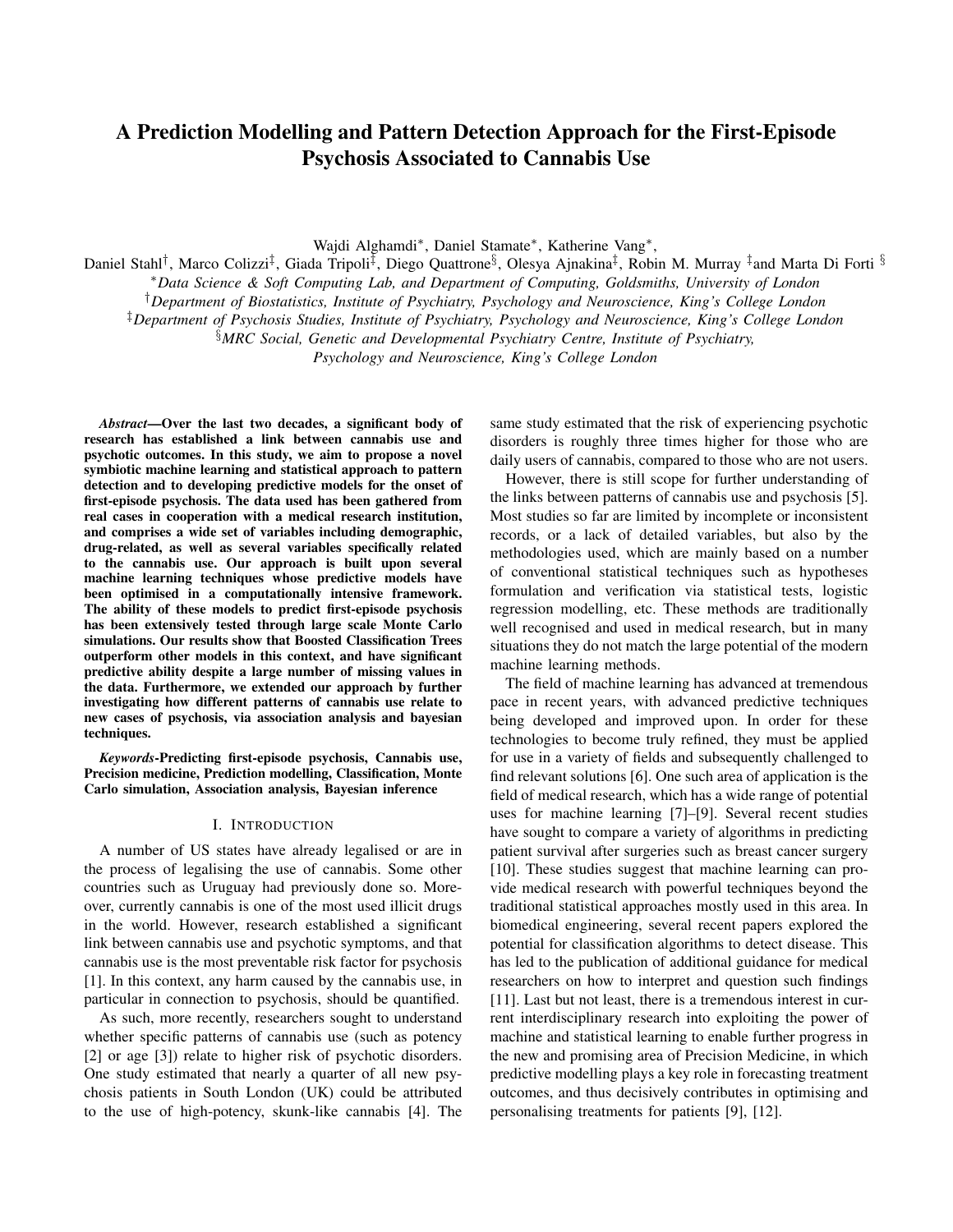In this study, we propose a novel symbiotic machine learning and statistical approach to pattern detection and to developing predictive models for the onset of first-episode psychosis. The dataset we based our study upon was collected in previously conducted medical studies as described in [4], and comprises a wide set of variables including demographic, drug-related, as well as several other variables with specific information on the participants' history of cannabis use. Prior to the prediction modelling, a significant effort in our work was involved in the data pre-processing due to inherent challenges present in data collected in a casecontrol study involving many missing values, multiple encodings of related information, a significantly large number of variables, etc.

The prediction modelling phase consisted of investigating several machine learning techniques such as k-Nearest Neighbours, Support Vector Machine with different kernels, Decision Trees, Bagged Trees, Boosted Classification Trees, eXtreme Gradient Boosting and Random Forests, whose predictive models have been optimised in a computationally intensive framework. The ability of these models to predict first-episode psychosis, which is a novelty and one of the contributions of this paper, has been extensively verified through large scale Monte Carlo simulations in the same computationally intensive framework.

Then, the predictive value of cannabis related variables with respect to first-episode psychosis was demonstrated in this work by showing that there is a statistically significant difference between the performance of the predictive models built with and without cannabis variables. We were inspired in this approach, proposed and implemented here, by the Granger causality techniques [13], which are used to demonstrate that some variables have predictive information on other variables in a regression context, as opposed to classification, which is mainly the case in our framework.

Finally, we extended our approach by further investigating how different patterns of cannabis use relate to new cases of psychosis, via association analysis and bayesian techniques such as Apriori and Bayesian Networks, respectively.

The rest of the paper is organized as follows. Section 2 presents our approach to predicting the first-episode psychosis, based on experimenting with various machine learning algorithms and on computational intensive model optimisations. The section includes also the data pre-processing, and investigates the outcomes of the extensive Monte Carlo simulations in order to study the variation of the model performances that may have been affected also by the presence of a high proportion of missing values in the data. In Section 3, we build optimised prediction models without the cannabis attributes to study if there is a statistically significant difference between the predictive power obtained with and without the cannabis attributes. Then, we investigate and discuss further relationships between the cannabis variables and the first-episode psychosis. Finally, the directions for future work and the conclusion are presented in Section 4.

## II. PREDICTING FIRST-EPISODE PSYCHOSIS: A COMPUTATIONALLY INTENSIVE APPROACH

The data used to develop our novel approach to predicting the first-episode psychosis is a part of a case-control study at the inpatient units of the South London and Maudsley NHS Foundation Trust [4]. The clinical data consists of 1106 records, including 489 patients, 370 controls and 247 unlabeled records. Those described as patients were patients of the Trust who at one time presented with first-episode psychosis; controls were recruited from the same local area by a dedicated research team. Each record refers to a participant of the study and has 255 possible attributes, which were divided into four categories. The first category consists of demographic attributes which represent general features such as gender, race, and level of education. Secondly, drugrelated attributes contain information on the use of noncannabis drugs such as tobacco, stimulants and alcohol. The third category is formed of genetic attributes which were removed from the analysis for the purpose of this study. The final category contains cannabis-related attributes such as the duration of use, frequency, cannabis type, etc.

In order to build our approach to predicting the firstepisode psychosis, the data required a set of pre-processing transformations, including feature selection, data sampling, data type conversions as needed by training certain types of models, and missing value imputation.

The prediction modelling consisted of considering various machine learning techniques which are suitable for this classification problem and the dataset, including k-Nearest Neighbours, Support Vector Machine with different kernels, Decision Trees, Bagged Trees, Boosted Classification Trees, eXtreme Gradient Boosting and Random Forests [6], [14]. The models were evaluated based on accuracy, area under curve, precision, sensitivity, specificity, and Cohen's kappa statistic. All experiments, including model training and optimisation based on repeated cross validations, and extended Monte Carlo simulations based on split validations to investigate the stability of the performances of the models, were conducted in a computationally intensive framework, using the packages R, Rapidminer, Weka and Apache Spark, by performing a parallel processing on a Data Science cluster of 11 servers based on Xeon processors and 832GB of RAM.

### *A. Data Pre-Processing*

Data pre-processing was performed before modelling in order to rationalise the complexity of the data and prepare the data for use. The pre-processing consisted of the stages of rationalisation and refinement.

*1) Rationalisation:* The work of this stage sought to perform a high-level simplification of the dataset, and included several steps. First, records that were missing critical data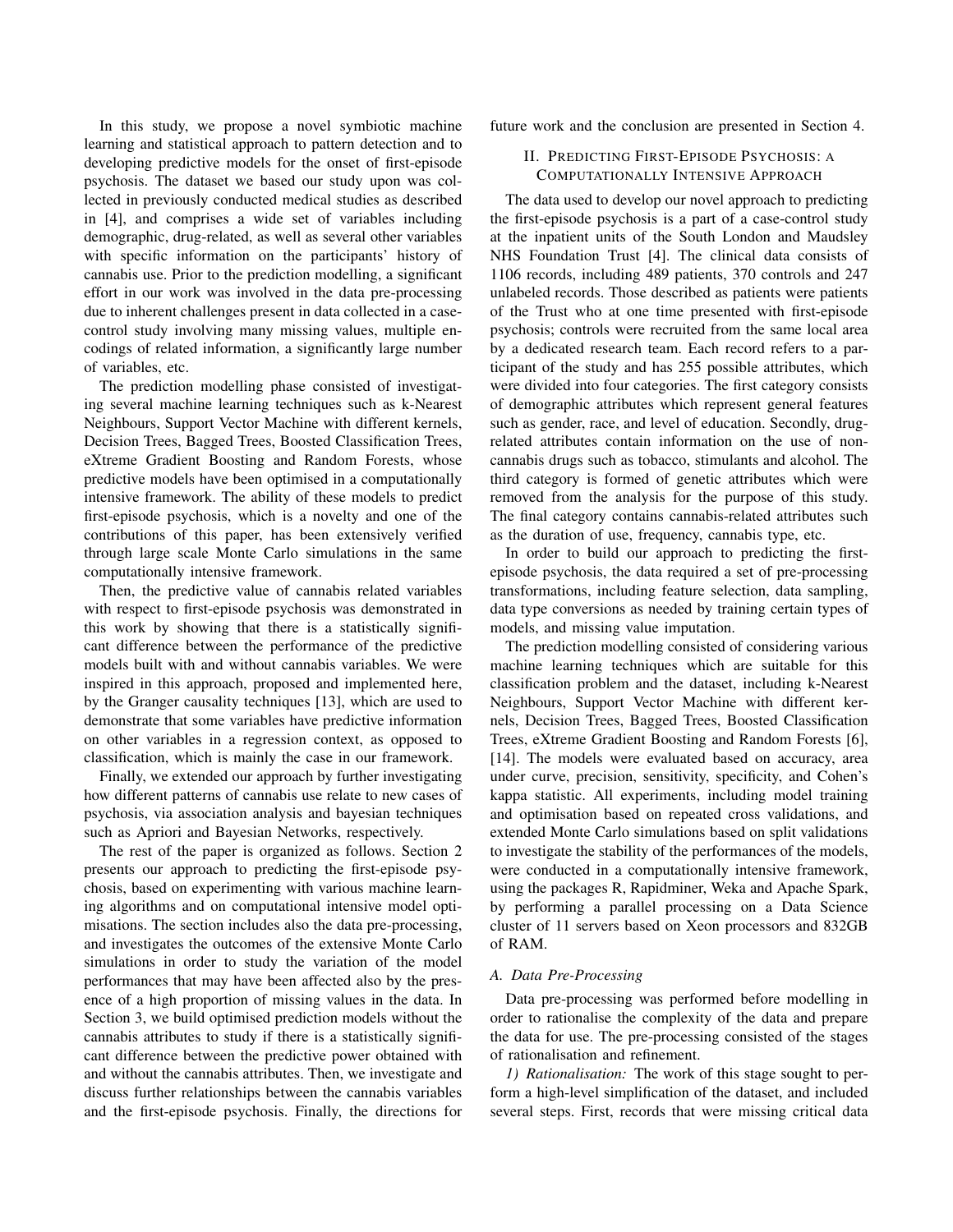Table I CANNABIS USAGE ATTRIBUTES

| Attribute                  | Description                                |  |
|----------------------------|--------------------------------------------|--|
| lifetime cannabis user     | Ever used cannabis: yes or no              |  |
| age first cannabis         | Age when first used cannabis: 7 to 50      |  |
| age first cannabis under15 | Age less than 15 when first used           |  |
|                            | cannabis: yes, no or never used            |  |
| age_first_cannabis_under14 | Age less than 14 when first used           |  |
|                            | cannabis: yes, no or never used            |  |
| current cannabis user      | Current cannabis user: yes or no           |  |
| cannabis_fqcy              | Pattern of cannabis use: never used.       |  |
|                            | only at weekends, or daily                 |  |
| cannabis measure           | Cannabis usage measure: none, hash less    |  |
|                            | than once per week, or hash at weekends,   |  |
|                            | hash daily, skunk less than once per week, |  |
|                            | or skunk at weekends, skunk daily          |  |
| cannabis_type              | Cannabis type: never used, hash, or skunk  |  |
| duration                   | Cannabis use duration: 0 to 41 (months)    |  |
|                            |                                            |  |



Figure 1. Summary of the ratio of missing values for each attribute

were removed from the dataset. This included records with missing labels, as well as records for which all cannabisrelated variables were missing. Secondly, certain variables were removed from the data. This primarily involved variables that were deemed to be irrelevant to the study (such as those related to individual IDs of the study participants), and also included variables which were outside the scope of the current study (for example, certain gene-related variables). In addition, any numeric predictors that had zero or nearzero variance were dropped. Lastly, we sought to make the encoding of missing values consistent across the data set.

*2) Refinement:* This stage requires several steps: first, the variables were re-labelled to provide more intuitive descriptions of the data contained within. Then, since in multiple situations some variables had a similar meaning as other variables, yet there were often missing values for some records in some of these variables, a process of imputation was used to effectively combine the information from related variables into one. Finally, any attribute that contained more than 50% missing values was dropped from the study. We then removed any record for which more than 70% of the remaining attributes contained missing values. The resulting dataset, after the transformations above, contained 777 records and 29 attributes. The records are divided into: 446 patients and 331 controls. A summary of some of these fields - specifically the ones that relate to cannabis use such as type, age first use, and duration - can be seen in Table I.

## *B. Missing Values and Imputation*

Although the dataset was pre-processed and attributes with more than 50% missing values have been removed from the dataset, it still contains a large number of missing values. Of the 777 records, only 22.5% are complete records. This volume of missing information makes modelling more challenging, but often is the reality of medical and social research. In this study, we used a superset of the variables that were explored in [4], in order to examine the efficacy of machine learning to deal with a significant number of missing values present on the whole collected dataset. A plot of the proportion of missing values is shown in Figure 1. Only two variables - the output attribute *patient* and the input attribute *lifetime cannabis user* - are populated completely. On the other extreme, the attribute *children* is missing values in 48% of the records.

Missing values can exist in medical data sets for many reasons such as some participant may be unable to fully complete a survey, or may want to abstain from answering certain questions, or do not attend follow-up appointments, etc. Alternatively, researchers may decide to add or remove certain attributes from the data collection process over time. Missing values mostly need to be imputed before applying pattern discovery techniques. However, the predictive power of the data may depend significantly on the way missing values are treated. While some machine learning algorithms, such as decision trees [6], have the capability to handle missing data outright, most machine learning algorithms do not. Usually, in medical research applications missing values are imputed using a supervised learning technique such as k-Nearest Neighbour. These imputation techniques do not have theoretical formulations but have been much implemented in practice [15].

In this work, we opt for the *tree bagging imputation* from the *caret* package [14] to impute the missing values in the training data sets which are generated in the cross validations, or in the repeated experiments of the Monte Carlo simulations. This imputation process is thus repetitive, becomes a part of each model training and is therefore evaluated as part of each model's performance metrics. We should note also those imputations performed with k-Nearest Neighbour led finally to slightly weaker predictive results than those based on tree bagging imputations, although the latter are more computationally costly as based on an ensemble technique. This of course matters in a computationally intensive framework comprising an intensive model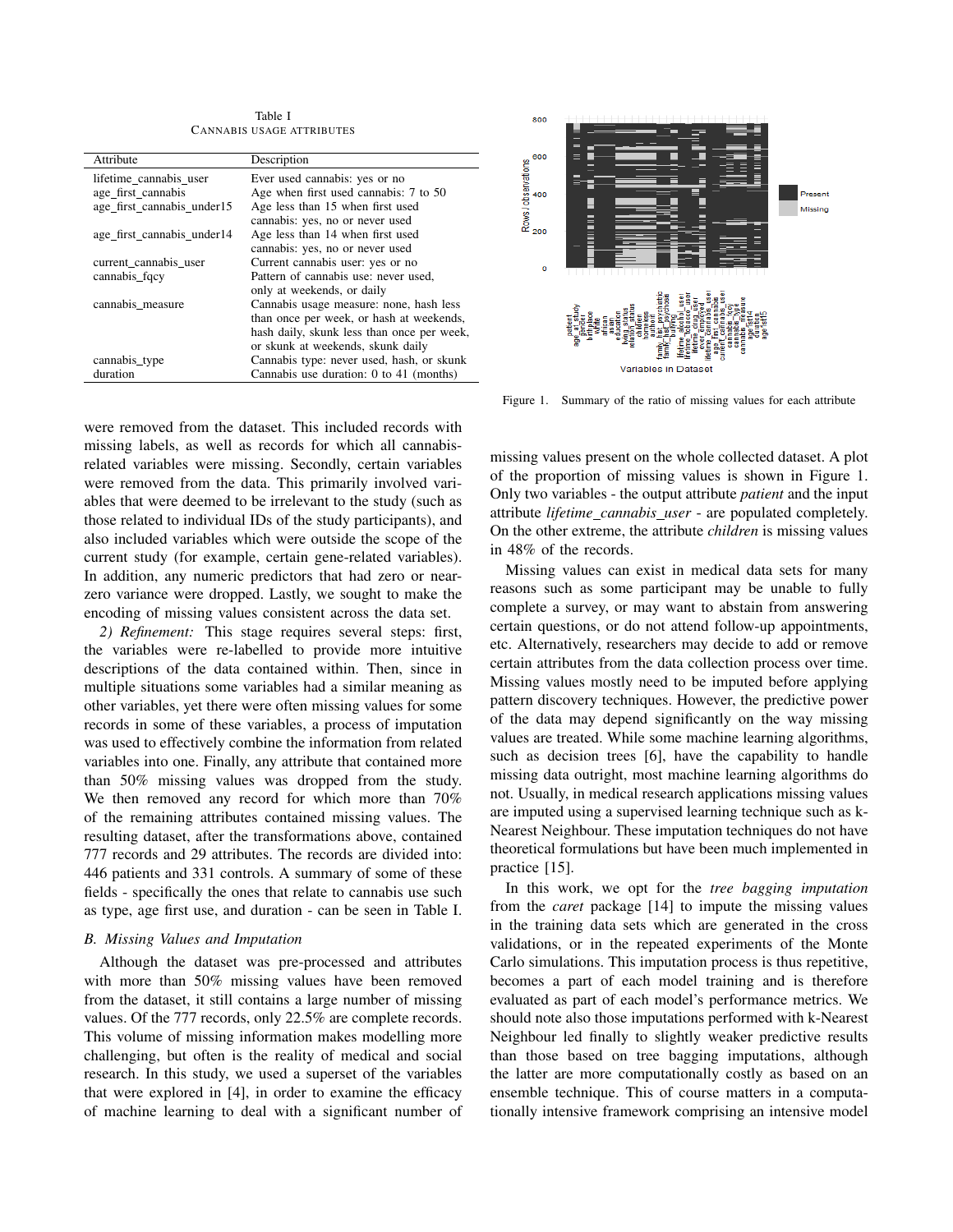Table II SUMMARY OF PARAMETERS TUNED FOR EACH MODEL

| Model                     | Optimised Parameter(s)                |  |
|---------------------------|---------------------------------------|--|
| C5 Decision Tree          | $Iter = 70$ . Model = rules           |  |
|                           | $W$ innow = False                     |  |
| <b>Boosted Trees</b>      | Iter = 100, MaxDepth= 5, Nu = $0.1$   |  |
| eXtreme Gradient Boosting | Nrounds = 50, MaxDepth = $3$          |  |
|                           | $E$ ta= 0.3, Gamma= 0,                |  |
|                           | Colsample= $0.8$ , MinChild = 1       |  |
| Bagged CART               | None                                  |  |
| Random Forests            | $Mtry = 30$                           |  |
| SVM (Linear)              | $Cost = 16$                           |  |
| SVM(Radial)               | $Cost = 16384$ , Gamma = 3.05e-05     |  |
| SVM (Poly)                | $Cost = 64$ , Degree = 1, Scale = 0.1 |  |
| KNN                       | $K = 5$                               |  |

optimisation and extensive Monte Carlo simulations. As such the use of adequate computing power is the solution we benefited of to handle also this aspect.

As a final transformation of the data, since some prediction modelling algorithms, such as Support Vector Machines, work only with numeric data, we transformed the input nominal variables into dummy variables, obtaining a dataset of 91 variables.

## *C. Training and Optimising Predictive Models*

For the purpose of developing optimised predictive models for the first-episode psychosis, the values of the parameters for each of the algorithms have been controlled by suitably chosen grids. Predictive models have been fitted, in a 10-cross validation procedure, on each training set after tree bagging imputations of missing values on the same training set, and have been tested on each test set. The best performance models with their parameters have been selected for subsequent comparison. For instance, Support Vector Machine algorithm has been tuned for different kernels and values for the cost and gamma parameters. The best model was obtained on the Radial (RBF) kernel, with the cost 16384, and gamma  $3.052e-05$ .

A summary of the models with the chosen optimised parameters is shown in Table II. The key performance measure was the *accuracy* (the rate of accurate classification) and we monitored also Kohen's *kappa* statistic (the agreement between actual values and predictions, adjusted for what could be expected from pure chance). Values of initial estimates of accuracy and kappa for all models can be seen in Table III.

Based on these results, the models that were selected for further analysis were Boosted Classification Trees (AdaBoost), Random Forests and Support Vector Machine with a Radial kernel.

### *D. Monte Carlo Simulations*

Due to expected potential variations of the predictive models' performance, depending on the datasets for training and testing, but in particular due to the uncertainties introduced

Table III INITIAL ESTIMATION OF MODEL ACCURACY & KAPPA

| Model              | Accuracy | Kappa  |
|--------------------|----------|--------|
| SVM (Radial)       | 0.7824   | 0.5519 |
| AdaBoost           | 0.7850   | 0.5586 |
| Random Forests     | 0.7798   | 0.5465 |
| xgbTree            | 0.7786   | 0.5432 |
| C5 Decision Tree   | 0.7682   | 0.5211 |
| <b>Bagged CART</b> | 0.7540   | 0.4950 |
| SVM (Linear)       | 0.7619   | 0.5078 |
| SVM (Poly)         | 0.7657   | 0.5160 |
| <b>KNN</b>         | 0.6923   | 0.5074 |

by the missing values in the data, we conducted extensive Monte Carlo simulations to study these variations, and thus the stability of the models. In particular the simulations for each of the three algorithms, Boosted Classification Trees, Random Forests, and Support Vector Machine with a Radial kernel, consisted of 10,000 stratified split validations with a 3/4 and 1/4 split for training and testing sets, respectively. On each training set a tree bagging imputation was performed prior to fitting a model with its corresponding optimal parameters. The models' performances consisting of accuracy, precision, sensitivity, specificity, area under the curve, and kappa were estimated on the test set in each iteration. The aggregation of all iterations formed various distributions of the above performance measures.

Figure 2 shows histogram plots of the Monte Carlo simulations for highest-performing models based on Boosted Classification Trees. These models achieved a mean accuracy of 79.0% (95% CI [.73, .84]) and a mean kappa of .56 (95% CI [.45, .66]). The latter shows significant predictive information of the input attributes over the first-episode psychosis.

We remark a good predictive power and stability of these models, based on an acceptable level of variation of their performance measures evaluated across extensive Monte Carlo experiments.

## III. CANNABIS ATTRIBUTES' PREDICTIVE INFORMATION OVER FIRST-EPISODE PSYCHOSIS

After performing Monte Carlo simulations, the best performing models have been further analysed in order to better understand the predictive power of the cannabis-related attributes over the first-episode psychosis. Moreover we have investigated the link between cannabis-related attributes and the first-episode psychosis via association analysis and bayesian inference based techniques.

## *A. Predicting First-Episode Psychosis Without Cannabis Attributes*

We re-fit best-performing models with the three chosen algorithms (Boosted Classification Trees, Random Forests and Support Vector Machine with a Radial kernel) but this time with the cannabis-related attributes, represented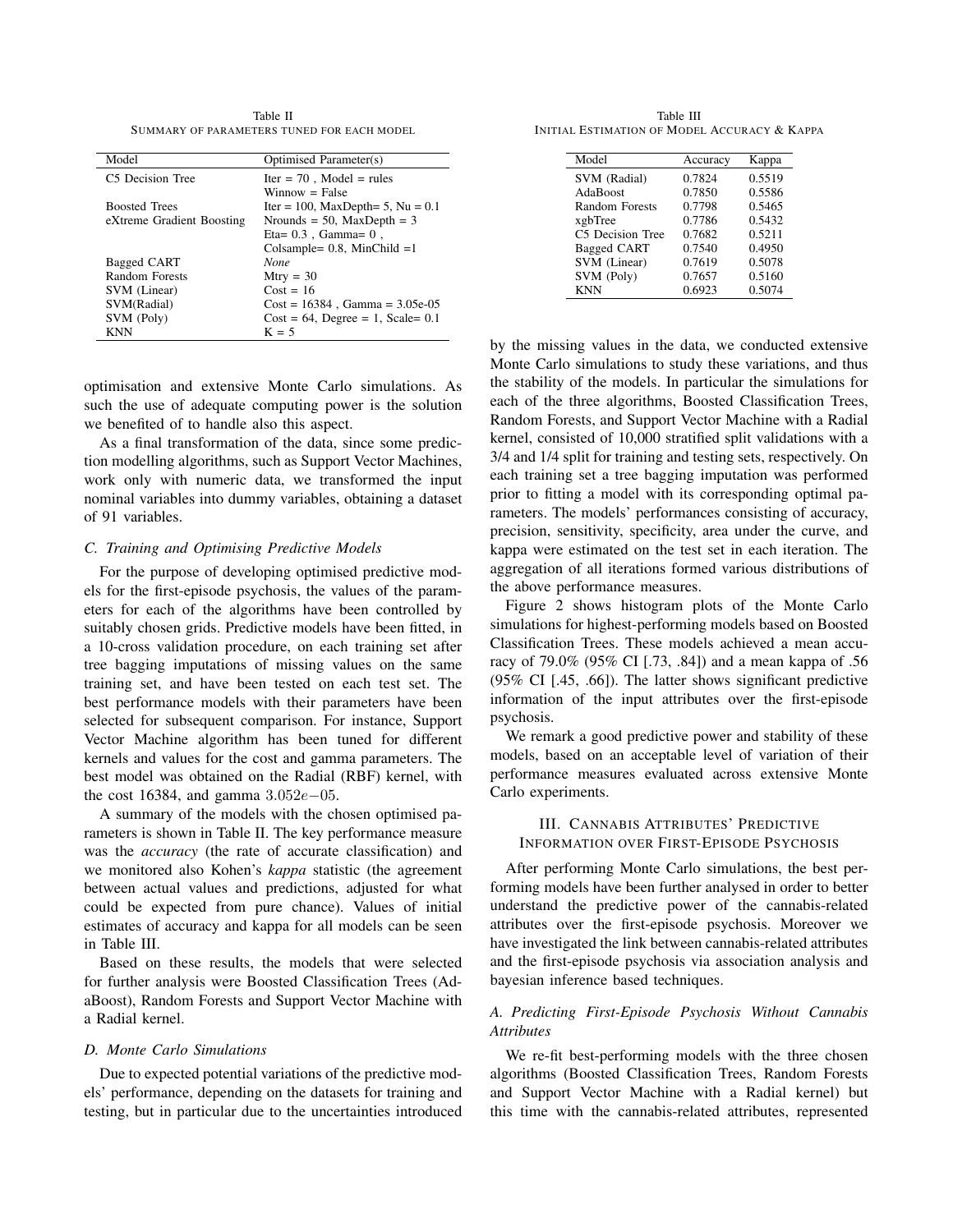

Figure 2. Monte Carlo simulation for Boosted Classification Trees

in Table I, removed from the dataset. The performances obtained with and without the cannabis-related attributes are compared using Student's t-test. That is, the predictive value of cannabis-related attributes with respect to firstepisode psychosis is demonstrated by showing that there is a statistically significant difference between the performances of the predictive models built with and without the cannabis variables. We were inspired in this approach we propose here, by the Granger causality techniques [13], which are used to demonstrate that some variables have predictive information on other variables in a regression context (as opposed to classification, in this case).

Our analysis shows that the accuracy of all models decreased around 7% if the cannabis-related attributes are removed from the process of building the predictive models. If we compare, for instance, the accuracies of the best two Random Forests models obtained on the data sets with and without the cannabis attributes, the p-value obtained for the one-tailed t-test was 0.0003. We conclude that the model *with* cannabis attributes has higher predictive accuracy. In other words, the additional cannabis variables jointly account for predictive information over the first-episode psychosis.

### *B. Cannabis Use and First-Episode Psychosis Associations*

To further explore the link between the cannabis attributes and the first-episode psychosis, we look into detecting patterns in data with association analysis and bayesian inference techniques such as Apriori [16] and Bayesian Networks [17], respectively.

A repetitive fine tuning of Apriori led to the detection of the top 6 rules represented in Figure 3. The quality of these rules is expressed by their confidence estimates, and by 95% confidence intervals for these estimates. The rules represent patterns in the general local population in the mentioned area, since the data sample is representative of this area's



Figure 3. Top association rules

population. The first rule states that if a participant were a cannabis user who consumes skunk daily, then there is an 85% likelihood that this participant is a first-episode psychosis patient. This rule shows evidence of a strong association between using skunk daily, and the first-episode psychosis. If this type of cannabis is used daily or less often, then the likelihood of the first-episode psychosis decreases from 85% to 79%, as expressed by rules 1 and 3 together. For a general type of cannabis which is used daily, the likelihood of a user to be a first-episode psychosis patient decreases from 85% to 74%, as expressed by rules 1 and 4 together. Rule number 2 supports findings from [2], [4] by associating the age of the first use of high potency cannabis with the psychosis onset. Rule number 5, having a 73% confidence, is consistent with findings from [18] regarding the onset of psychosis among cannabis users in relation to a cannabis consumption starting at the age of 15 and younger. Finally, rule number 6 expresses the finding that if a participant were a cannabis user who used cannabis for at least 6 months, then there is a 71% likelihood that this participant is a first-episode psychosis patient.

Recently, Bayesian Networks have been used in Psychiatry as a decision model for supporting the diagnosis of dementia, Alzheimer's disease and mild cognitive impairment [17]. We have applied this machine learning technique to further detect the interaction between the firstepisode psychosis and the cannabis attributes. As such only cannabis-related attributes were used as predictors in fitting the Bayesian Network model, whose DAG is depicted in Figure 4. The model details suggest that *duration* and *cannabis type* are among the most predictive attributes. The Bayesian Network probability distributions (not included here due to lack of space) show that subjects who started using cannabis by the age of 15, and consumed cannabis daily for more than 6 months, are twice more likely to be patients rather than controls. On the other hand, subjects who started using cannabis by the age of 15 and consumed cannabis only at the weekend for more than 6 months, increase their chance by 1.5 times to be patients rather than controls. In addition, the model confirms that subjects who used skunk daily are twice more likely to be patients rather than controls. These findings support the idea that cannabis use could lead to the onset of the first-episode psychosis.